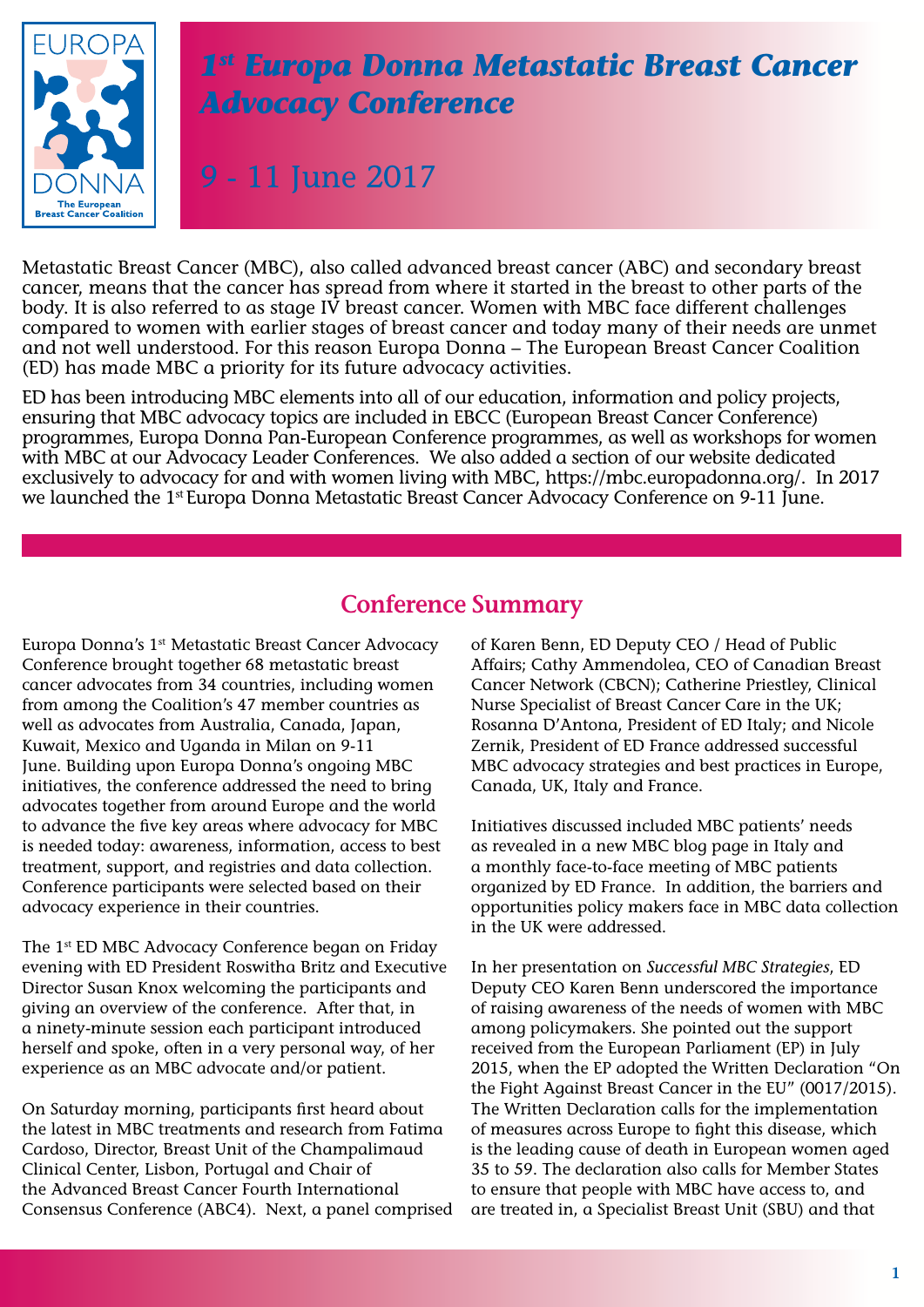their ongoing needs for care and psychosocial services are coordinated and supported by the SBU, as per the European Guidelines for Quality Assurance in Breast Cancer Screening and Diagnosis (4th edition). This is a critically important point for which Europa Donna will continue to advocate strongly in the coming years.

On Saturday afternoon, advocacy skills training workshops, designed specifically for this event, provided participants with the tools necessary to communicate their messages effectively to the media and policy makers in their countries, using their personal stories. Several advocates were filmed recounting their MBC stories, and some of these videos can be found at https://mbc.europadonna.org/advocates-speak-out.

Sunday morning dealt with moving forward with MBC advocacy. Paige Robinson, ED's Development Officer, gave an overview of the Europa Donna MBC Web subsite https://mbc.europadonna.org/; Karen Benn reviewed ED's MBC advocacy toolkit https:// mbc.europadonna.org/introduction-advocacy-toolkit; and a panel consisting of Evi Papadopoulos, ED Vice President; Fatima Cardoso; Olivia Pagani, ED Board member and Director, Breast Unit Southern Switzerland, Institute of Oncology of Southern Switzerland (IOSI); and Susan Knox discussed news from ABC4, the ABC Global Alliance and the need for national MBC plans.

The conference closed with a special advocacy showcase where campaign videos, brochures and other materials developed and produced by organisations participating in the conference and specifically related to MBC, were spotlighted. Videos presented included ED Norway's "To Mummy", La Asociación de Mujeres Aragonesas de Cáncer Genital y de Mama's "Contigo" (Spain), Breast Cancer Care's series of four videos "Secondary, Not Second Rate" (UK), Canadian Breast Cancer Network's "Living Legacy: Our Lives with Metastatic Breast Cancer" and "Susan's Living Legacy", a video from Fadia Survive & Thrive Association (Europe, Middle East and Kuwait), Alianza Mexicana's "Joven e Fuerte" and a video of ED Austria's Rebecca Llewellyn demonstrating the power of singing in breast cancer patients.

## **MBC Survey 2017 Results: Identifying Unmet Needs**

Europa Donna designed an eight-question survey for women attending the 1st ED Metastatic Breast Cancer Advocacy Conference; it is important to note that the data reported reflects the knowledge and personal experience of the individuals only.

#### **Results**

A total of 44 women from 27 countries responded to the survey, 24 of whom are advocates with MBC and 20 are high level MBC advocates who do not have MBC. Countries represented were Albania, Austria, Canada, Cyprus, Czech Republic, Estonia, Finland, France, Georgia, Israel, Ireland, Italy, Japan, Kuwait, Macedonia, Malta, Mexico, Netherlands, Norway, Romania, Russia, Slovenia, Spain, Sweden, Switzerland, Turkey and the UK.

Question 1: *How do most women with MBC in your country pay for their treatment?* To this, 31 responded the public health system (PHS) pays for treatment and 13 responded that it was paid for by: either PHS or private insurance (2); either PHS or women pay with own money (2); PHS or women pay or private insurance (2); PHS but some patients mix all of the aforementioned (1); PHS paid from Bank of Cyprus Oncology Center (1); PHS pays for most of treatment but it's not a rule (1); PHS covers half of treatment

costs (1); PHS but sometimes a combination of public, private and women pay for newer treatment (1); PHS and through private health insurance, which is mandatory and covers all (1); it depends—sometimes PHS but drugs are frequently missing (1) .

Question 2: *Do women with MBC find support and information regarding receiving financial assistance in your country?* 24 people responded yes, 15 responded no, 2 said they didn't know and one added in, "partly".

The sub-question of question 2 was for those who responded yes to the above: *explain where*. Responses included: government agencies, support groups, treatment centers, cancer associations, social security, in hospitals.

Question 3: *Do women with MBC find support and information regarding absence from work in your country?*  To this, 24 people responded yes, 10 responded no, and 8 said they didn't know.

The sub-question of question 3 was for those who responded yes to the above: *explain where*. Responses included: their employers, social security, Web government, pension insurance/cancer aid, support groups, government agencies, cancer organisations, hospital social workers.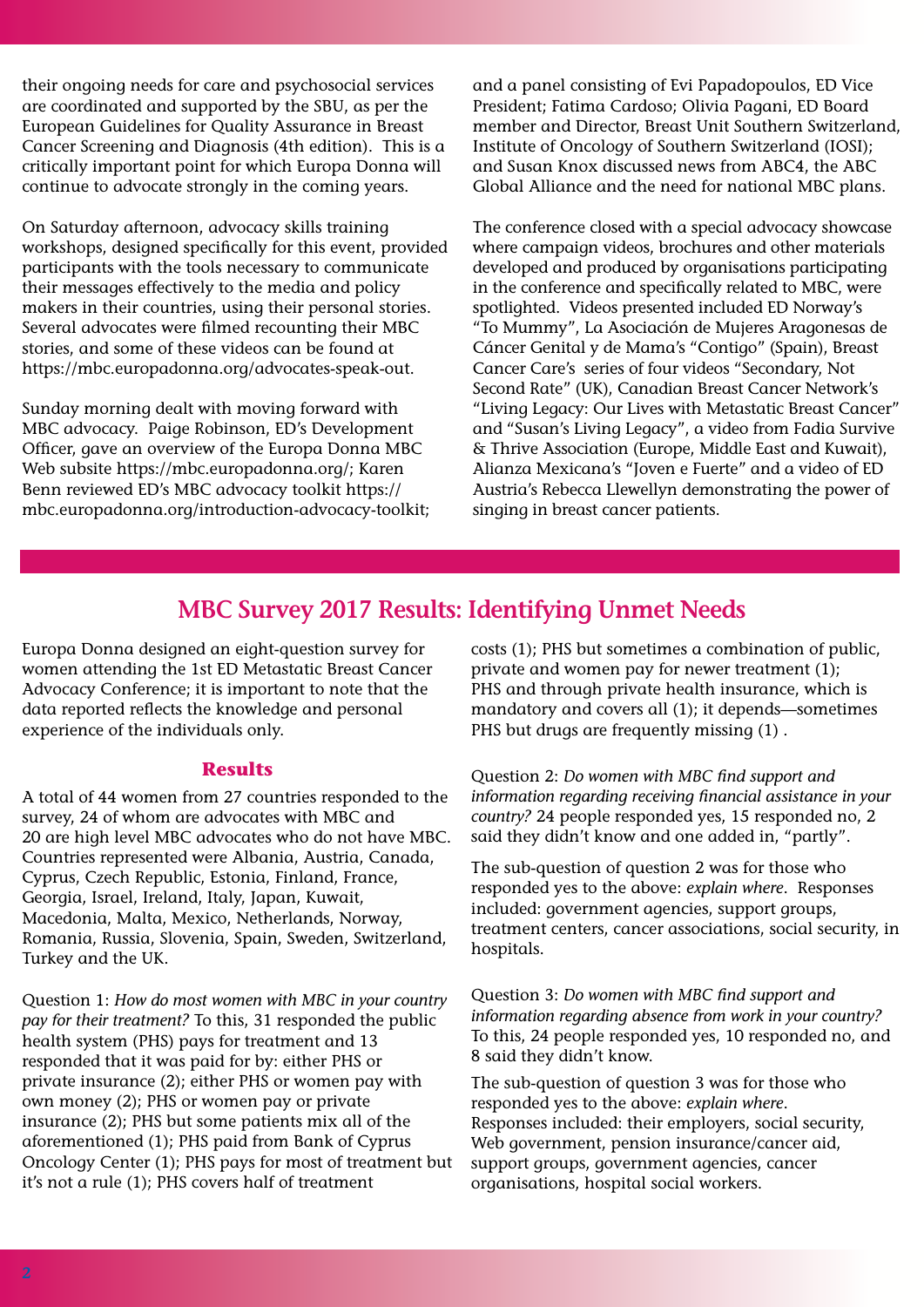Question 4: *Do women with MBC find support and information regarding receiving home help in your country?* 20 people responded yes to this, 16 responded no and 5 said they didn't know.

The sub-question of question 4 was for those who responded yes to the above: *explain where*.

Responses included: support groups, the healthcare system, cancer associations and other charity associations, government agencies' social services, hospitals, pension insurance, and palliative care. Several noted that although services exist, people need to be made aware of them and that patients must ask for and claim such services. Some noted that services are available for some but not all.

#### Question 5: *Do patient organisations in your country provide women with information on MBC?*

To this, 37 responded yes, 5 responded no and 1 said she didn't know.

The first sub-question of question 5 was for those who responded yes to the above: *which organisations?* Responses included: Europa Donna (21 responses), oncology centre, hospitals, PA, CY, CAF, Bellio Young Cancer, cancer organisations, BUN breast cancer organisation, government organisations, Noi Ci Siamo, 1 out of 9, Ezes Mt, Zion, Tadied Asociadioas, CBCN, Sja Rider, MILC, Salvatti, AMLC, Breast Cancer Care, MacMillan Cancer Support, Cancer Research UK, FECMA, GrupAgoto, AMCC Gemma, Alba, Patient Oncology Organisation, hospice, local PO, LPR, through medical conferences and teaching hospitals, Irish Cancer Society, Keating Foundation.

The second sub-question of question 5 was again for those who responded yes: *Please indicate which types of information:* thirty indicated emotional support, 23 practical guidance, 21 follow-up, 14 end-of-life care, 10 occupational and financial guidance. Other types of information added by respondents included: education support, clinical trials, drug navigation, survivorship issues, making difficult decisions, information provided on MBC sites, disease awareness, and publications, lectures and seminars.

Question 6: *Do women with MBC participate actively in your local breast cancer support or advocacy group activities/ meetings etc.?* To this, 25 people responded yes, 13 responded no and 4 said they didn't know.

Several people who responded "no" added comments such as: "they don't want it being public", "for some a recurrence is a taboo" and "not yet; very sensitive issue". Others who responded "yes" added comments including: "very little though", "we do it but it can be better; we have to work on it", "some do but not as many as there could be", and "they are starting to."

Question 7: *Do you feel that your local breast cancer support or advocacy group adequately meets the needs of women with MBC for information and support?* 19 people responded yes, 20 responded no and 2 said they didn't know.

Several people who responded "no" added comments including: "it lacks resources and information", "still a lot of work to be done", "not enough", "we need to develop specific groups", and "these activities are good but more women throughout the country need support." Others who responded "yes" added comments such as: "work in progress", "but much more needs to be done", and "however, there need to be more opportunities for women with MBC to come together."

Question 8: *What are the most important things that need to be advocated for in your country regarding MBC?* Issues are listed as deemed most to least important:

1<sup>st</sup> Access to the best, most effective treatments financed by the public health system

2<sup>nd</sup> Better communication and engagement between patients and doctors

 $3<sup>rd</sup>$  National Cancer Registry that includes MBC

4th (tied) National guidelines for the treatment of MBC

4th (tied) Support for partners/carers of women with MBC

4th (tied) Service counselling and information availability through treatment centres

4th (tied) Financial support for those undergoing treatment

5th Employment support for those undergoing treatment

6<sup>th</sup> Need for better understanding of the disease from the lay public

#### **For more information on MBC and Europa Donna:**

https://mbc.europadonna.org/ and www.europadonna.org

### **Follow Europa Donna on:**

http://www.facebook.com/EuropaDonna http://twitter.com/BreastHealthDay https://twitter.com/EuropaDonnaEUR http://www.youtube.com/BreastHealthDay https://www.youtube.com/user/EuropaDonnaChannel